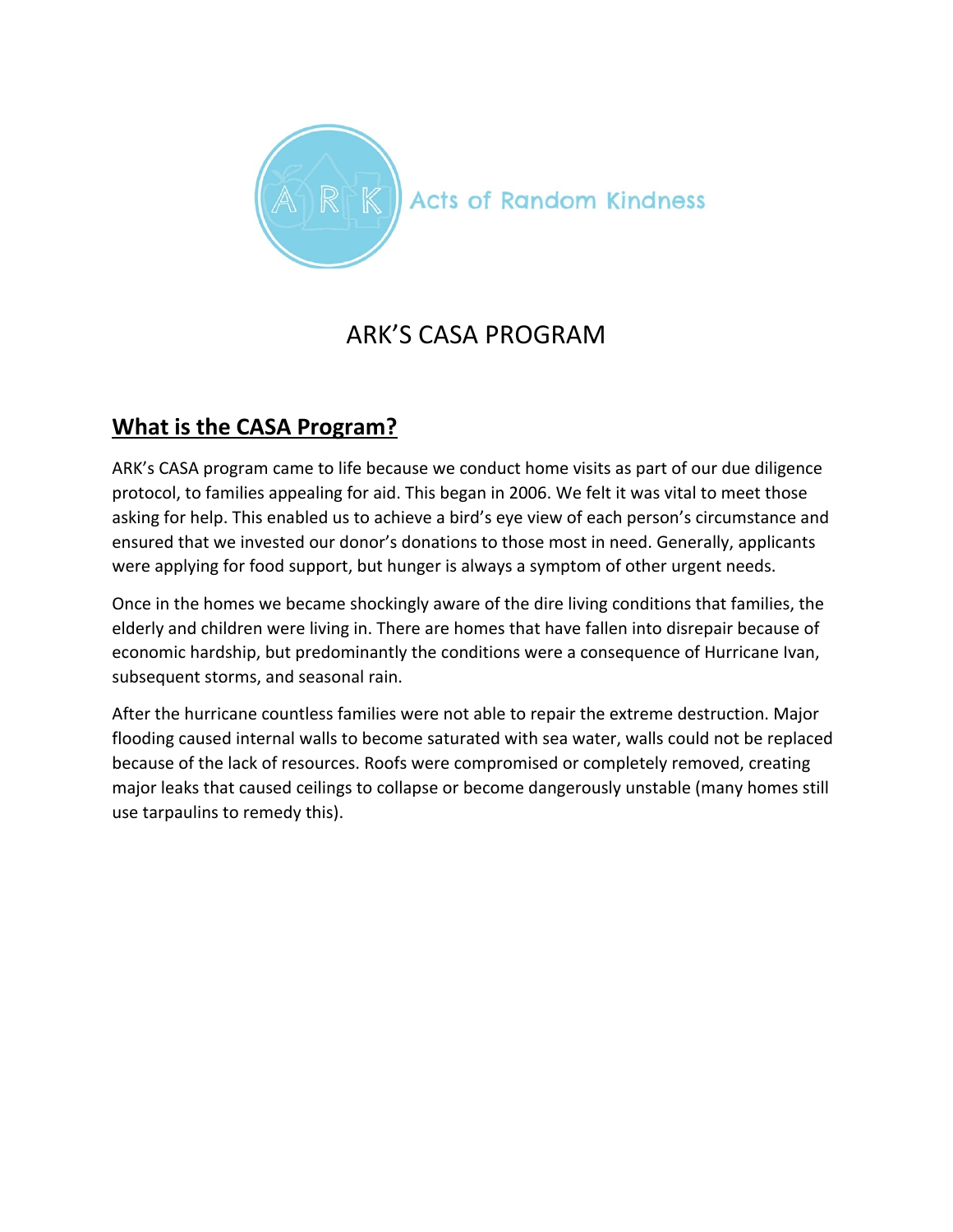

Over time this catastrophe resulted in the deterioration of countless homes.

We also observed that untold families were not connected to utilities. In many incidents, the storm, or years of deterioration, had wreaked havoc on the plumbing (and electrics) causing underground leaks and potential electrical fires. The utility bills were insurmountable, the families were then disconnected, given the mounting arrears.

Whilst not all homes are in ruin because of Hurricanes, they are equally in disrepair. Many homes have been handed down through the generations, often built by great grandparents, some of them even 'Wattle and daub'. Over the years and as families swelled, spaces have been added to the existing structure, however these are mostly made from plywood or poorly built, a great many with only cinder blocks and/or wood for foundations. These structures collapse over time, leaving disadvantaged and underserved families living in dire circumstances, without the means to escape or improve their living conditions.

Compounding the distress that these families endure, we also witnessed that children and adults had developed serious health problems. Many frequently, as often as weekly, having to go to the A&E. These health conditions have ranged from chronic breathing/lung conditions to disease and skin infections. In some cases, children have not been able to attend school, owing to concern by the staff that the condition could be contagious. The parents, struggling so desperately economically, can not even afford inexpensive, over the counter medications. We